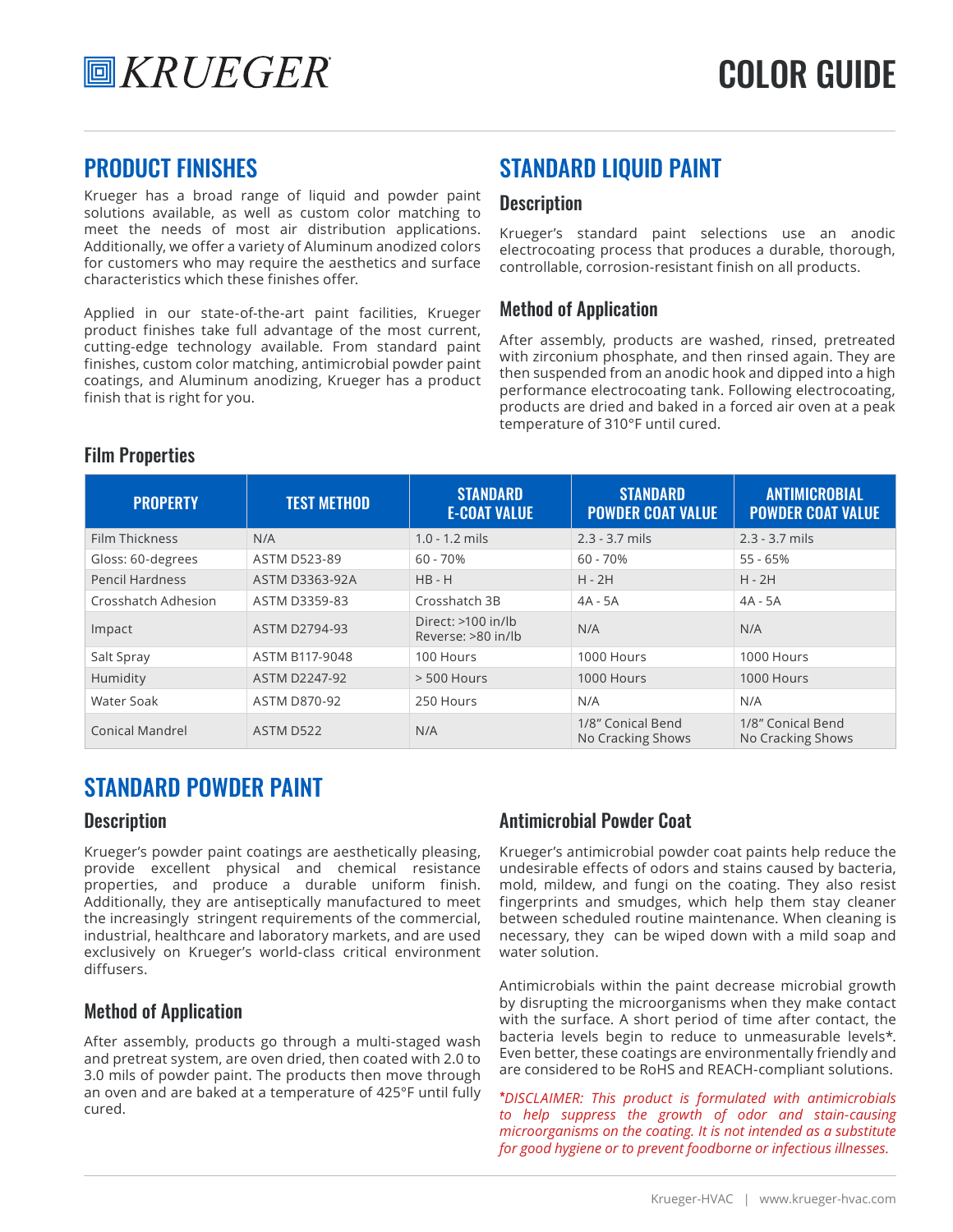# COLOR GUIDE



# PAINT & ANODIZE COLOR OFFERING

| <b>UNTREATED</b><br><b>PRODUCTION MATERIAL</b>      | Mill (01)<br><b>British White (44)</b>                        | <b>Standard Paint Selection 1</b> | NOTES:<br>All finish types shown<br>are NOT available with<br>all products. Please see<br>Krueger's Product Catalog or<br>website for available finishes<br>per product.                                                                                                                                                                                    |
|-----------------------------------------------------|---------------------------------------------------------------|-----------------------------------|-------------------------------------------------------------------------------------------------------------------------------------------------------------------------------------------------------------------------------------------------------------------------------------------------------------------------------------------------------------|
|                                                     | <b>British White Antimicrobial (4A)</b><br>Off White (49)     |                                   | Standard finish options are<br>Mill (untreated production<br>material) or British White.<br>For other paint selections<br>or paint matching,<br>additional fees may apply.<br>All finishes and colors shown<br>serve as a guide only. Please<br>contact your local Krueger                                                                                  |
|                                                     | Alumican (10)<br>Alumican Antimicrobial (1A)                  | <b>Optional Paint Selection 1</b> | Representative for an actual<br>sample.<br><sup>1</sup> Powder coat British White<br>and Antimicrobial White are<br>standard with certain critical<br>environment products only.<br>See Krueger for details.<br><sup>2</sup> Anodized options are<br>only available with select<br>aluminum products. See<br>Krueger for details.<br>ADVISORY: White can be |
|                                                     | <b>Canyon Brown (32)</b><br><b>Black (35)</b>                 |                                   |                                                                                                                                                                                                                                                                                                                                                             |
|                                                     | <b>Clear Anodize (81)</b><br><b>Light Bronze Anodize (84)</b> |                                   | used as a primer coat. For<br>field finishing, white coating<br>must be sanded lightly.                                                                                                                                                                                                                                                                     |
|                                                     | <b>Medium Bronze Anodize (85)</b><br>Dark Bronze Anodize (86) | <b>Anodized Selection 2</b>       |                                                                                                                                                                                                                                                                                                                                                             |
| <b>RAL CLASSIC NUMBER</b><br>OR CUSTOM COLOR SWATCH | <b>Black Anodize (87)</b><br><b>Custom Color Match (07)</b>   | <b>Custom Selection</b>           |                                                                                                                                                                                                                                                                                                                                                             |